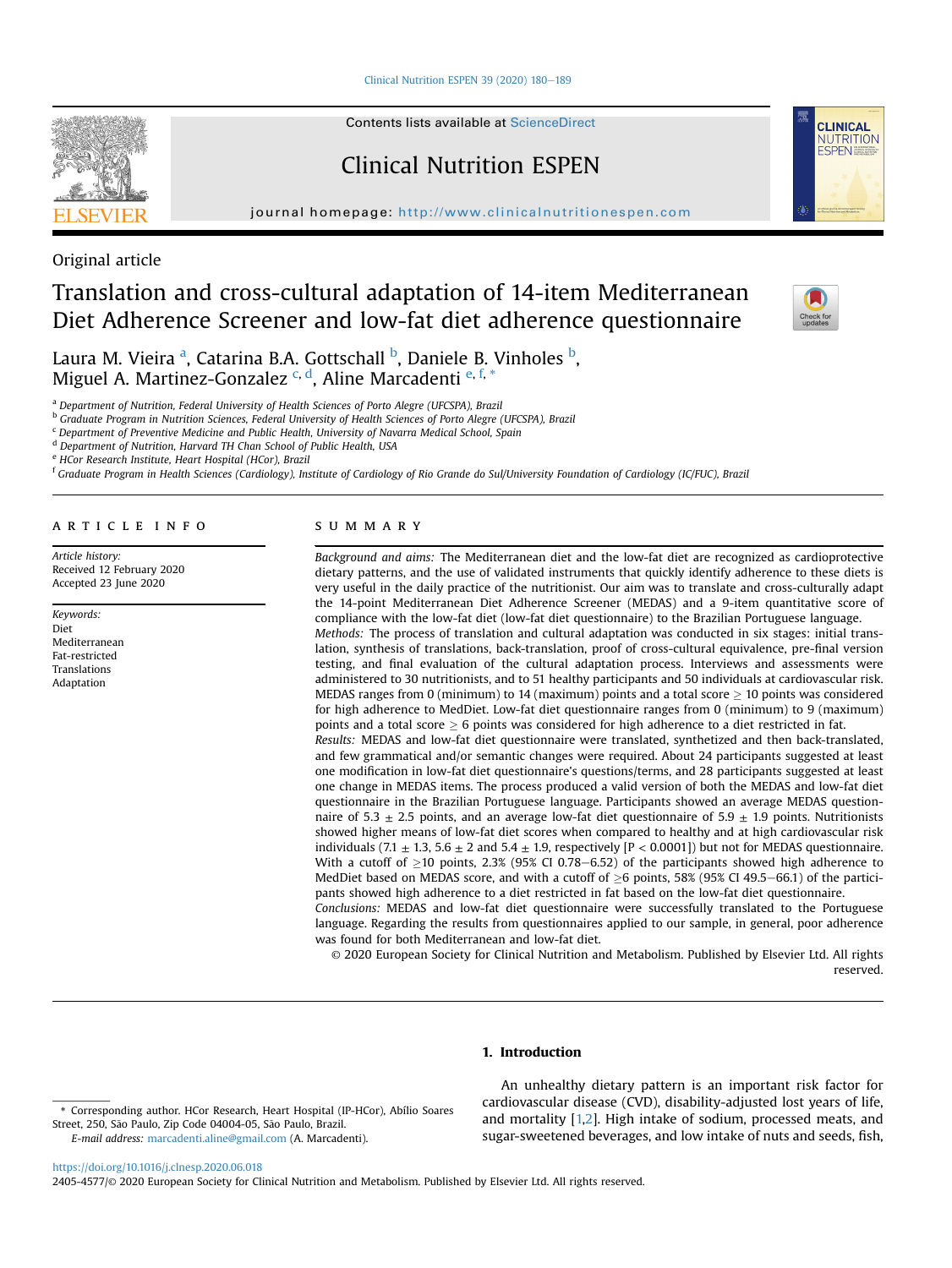vegetables, and fruits appear to be the major dietary factors related to cardiometabolic outcomes [\[2,](#page-8-1)[3\]](#page-8-2). Thus, screening tools that quickly identify diet quality and inadequate dietary components associated with risk factors for CVD are highly useful.

Dietary patterns associated with reduced CVD risk and mortality from cardiometabolic causes include the Mediterranean diet (MedDiet) [\[4,](#page-8-3)[5\]](#page-8-4) and, with less available evidence, low-fat diets [\[6](#page-8-5)[,7\]](#page-8-6). Both MedDiet and low-fat diets are widely recommended in primary and secondary prevention guidelines for cardiovascular disease [[8](#page-8-7)-[10\]](#page-8-7). The PREDIMED (PREvención con Dieta MEDi-terránea) randomized trial [\(www.predimed.es\)](http://www.predimed.es), however, showed that the incidence of major cardiovascular events was lower among individuals at high cardiovascular risk assigned to the MedDiet compared to those assigned to a low-fat diet [[5](#page-8-4)].

Two instruments were used in the PREDIMED trial for screening and assessing the adherence to prescribed diets: the 14-point Mediterranean Diet Adherence Screener (MEDAS) and the 9-item quantitative score of compliance with the low-fat diet (low-fat diet questionnaire)  $[11-13]$  $[11-13]$  $[11-13]$  $[11-13]$ . Higher adherence score on the MEDAS (suggesting higher diet quality and nutrient adequacy) [[14\]](#page-8-9) has been associated with lower obesity indexes [[15\]](#page-8-10), better lipid and glycemic profiles [[12\]](#page-8-11) and decreased incidence of diabetes mellitus, CVD, and mortality [\[16\]](#page-8-12). Originally developed and validated in a Spanish population, the MEDAS has already been adapted and validated for the Israeli [[17](#page-8-13)], Greek [[18\]](#page-8-14) and British [\[19](#page-8-15)] populations, and its feasibility has also been assessed among populations whose eating patterns are not originally the MedDiet  $[19-23]$  $[19-23]$  $[19-23]$  $[19-23]$  $[19-23]$ .

Cross-cultural adaptation of a questionnaire for use in a new country, culture, or language is a fundamental step in achieving equivalence between the original instrument and the target version and should be preceded by all stages of the validation process, along with a translation if necessary [[24](#page-9-0)]. Considering that few instruments are available for the specific assessment of diet quality adherence in the Brazilian population, the available instruments are complex, require time and/or the additional use of other dietary surveys  $[25-27]$  $[25-27]$  $[25-27]$  $[25-27]$ , and considering also the importance of both MedDiet and low-fat dietary patterns for health promotion and cardiovascular prevention, the aim of this study was to perform the translation and cross-cultural adaptation of the MEDAS and low-fat diet questionnaire to Brazilian Portuguese.

# 2. Materials and methods

In this study, we performed the translation and cross-cultural adaptation to Brazilian Portuguese of two instruments used in the PREDIMED study  $[5,11-13]$  $[5,11-13]$  $[5,11-13]$  $[5,11-13]$  $[5,11-13]$  for evaluation of adherence to a Mediterranean dietary pattern or to a low-fat dietary pattern. The protocol was approved by the Research Ethics Committee of the Federal University of Health Sciences of Porto Alegre (UFCSPA) under CAAE No. 88207718.6.0000.5345.

The MEDAS consists of 14 questions, 12 of which are related to the frequency of consumption or quantity of the main MedDiet components and 2 of which are related to the eating habits of the Spanish Mediterranean region. Each question is scored as a 0 or 1, and a higher score (maximum of 14 points) indicates a greater adherence to the Mediterranean eating pattern [[11,](#page-8-8)[12](#page-8-11)]. The low-fat diet questionnaire consists of 9 questions regarding the consumption of low-fat foods or the habit of removing fat from foods in food preparation. A higher score (maximum of 9 points) indicates greater adherence to a low-fat dietary pattern [\[11,](#page-8-8)[13\]](#page-8-16).

The translation and cultural adaptation of both instruments were performed with authorizations granted by e-mail by the author (M.A.M.-G.), which maintains the copyright of the questionnaires and the web page where they are available ([www.](http://www.predimed.es) [predimed.es](http://www.predimed.es)). This study followed the stages proposed by Beaton et al. [\[24\]](#page-9-0) for translation and cultural adaptation, which are as follows: initial translation, synthesis of translations, backtranslation, proof of cross-cultural equivalence (committee of judges), pre-final test (pre-test), and final evaluation of the cultural adaptation process (submission of the questionnaires for evaluation by the author of the original instrument).

The first stage involved the direct translation of the instruments from English [[11](#page-8-8)[,12](#page-8-11)] to Brazilian Portuguese. Two direct translations were performed for each questionnaire. Two bilingual independent translators, whose native language was Portuguese, but who were fluent in English, were contacted to produce the independent versions. One of the translators had prior knowledge of the subject (nutrition) (T1), and the other professional had no prior knowledge about nutrition (T2). Thus, it was possible to compare the two translations of each instrument and to detect possible discrepancies between them.

In the second stage, a synthesis/fusion of the translations was performed by two researchers of the study and the translators in order to produce one unique translation (T12) for each instrument. Next, in the third stage, to assess the reliability of the Portuguese  $(T12)$  translations, another two translators—who were unaware of the aims of the study and not experts in the health area—translated the T12 version of both instruments to the English language independently, in order to verify the validity of the translations and whether they reflected the original content. English was these translators' native language; however, they were fluent in the Portuguese language. In addition, both were advised not to consult the original questionnaires.

In the fourth stage, proof of cross-cultural equivalence was obtained. A committee of judges, including two researchers of the study who had not been involved in the previous stages, was formed to consolidate the translations obtained for both instruments. These pre-final versions were sent to the author of the original instruments for evaluation and approval.

The fifth stage (pre-test) consisted of applying the preliminary versions of the MEDAS and low-fat diet questionnaire translated to Portuguese to a sample representing the intended target population: 50 individuals with some cardiovascular risk factor (i.e., smoking, type 2 diabetes mellitus, hypertension, dyslipidemia, or obesity) or with CVD (e.g., previous myocardial infarction, angina, or heart failure), and 50 healthy individuals (with no know diagnosis of chronic diseases). In order to broaden the scope of possible suggestions for the instruments, a group of 30 nutritionists was also selected.

In total, 101 men and women aged 18-80 years were recruited by convenience from the community and primary care outpatient clinics in Porto Alegre (Rio Grande do Sul/Brazil) for the pilot study, and 30 additional nutritionists (volunteers selected from hospitals, universities, and primary care setting) were invited in person or by telephone. In addition to answering the questions included in both translated instruments, participants were administered a questionnaire with items on sociodemographic, clinical, and lifestyle characteristics (smoking and alcohol abuse episodes in the past month [defined by drinking 5 or more doses of alcoholic beverages in a single day]).

Anthropometric measurements were performed, along with systolic and diastolic blood pressure measurements. Waist circumference (WC, in cm) was measured midway between the iliac crest and the lower costal margin of the participant, with an inelastic tape measure from 0 to 150 cm, accurate to 1 mm. Abdominal obesity was defined in the presence of  $WC > 94$  cm in men and WC > 80 cm in women. Body weight (in kg) was measured using a Filizola digital scale (São Paulo, Brazil) with a capacity of up to 150 kg and a precision of 0.01 kg. Height (in cm) was measured using a Tonelli professional stadiometer (Santa Catarina, Brazil)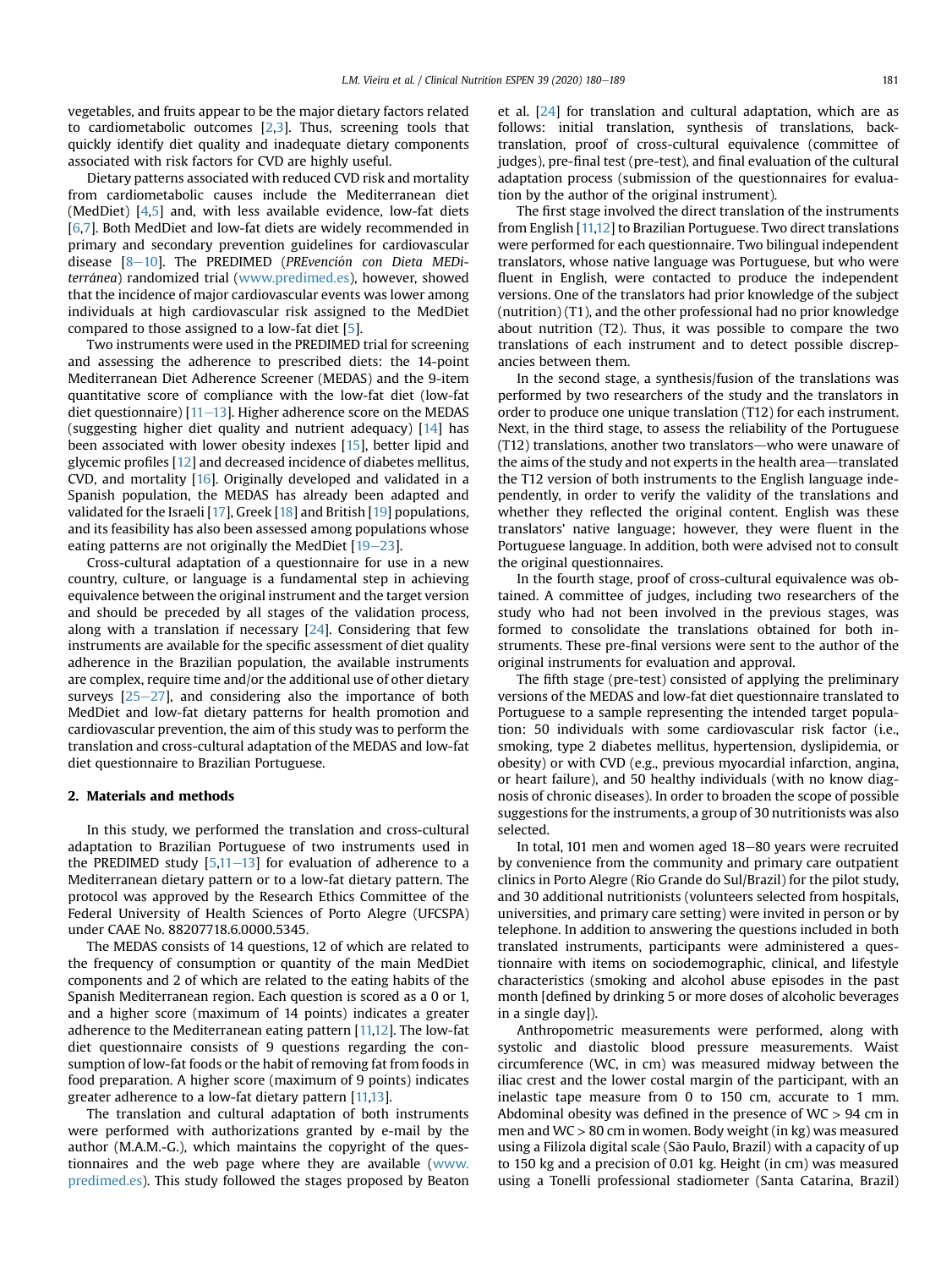with a capacity of up to 220 cm, and accuracy of 1 mm. Body mass index (in kg/m2) was calculated, and vales  $\geq$  30 kg/m2 were defined for the diagnosis of general obesity. Systolic and diastolic blood pressure, in mmHg, were measured according to guidelines [[28](#page-9-2)] with an automatic Omron HEM-7200 blood pressure monitor (Omron Healthcare, Inc., Kyoto, Japan) and cuff suitable for arm circumference.

Hypertension [[28](#page-9-2)], type 2 diabetes mellitus [[29](#page-9-3)], dyslipidemia [[30](#page-9-4)], and previous CVD [[31\]](#page-9-5) were identified by previous selfreported medical diagnosis or use of drugs for treatment of such conditions.

Participants also answered questions about the level of difficulty of the items of the questionnaires and the representativeness of the items in relation to their usual eating pattern. They were able to give their opinions and to suggest modifications to the instruments. Thus, it was possible to check participants' understanding of the content of each question. Illiterate individuals or those without anthropometric assessment conditions were excluded from the study. Data were collected after signing the consent form at a private location at UFCSPA from November 2018 to April 2019.

The sixth stage of the cultural adaptation process was the evaluation stage. The final versions of the instruments were consolidated, based on the evaluation and comments of the nutritionists and other participants, together with the study researchers. These final versions of the MEDAS and low-fat diet questionnaires were sent to the Spanish coauthor (M.A.M.-G.) for final approval.

## 2.1. Statistical analysis

Analyses were performed using SPSS version 17 for Windows (Chicago, IL, USA). Continuous variables were described by means and standard deviation or medians and interquartile range, and categorical variables were described by absolute numbers and frequency. Comparisons between means were performed by analysis of variance (ANOVA) followed by Bonferroni post hoc test, and between medians by Kruskal–Wallis test. Pearson's chi-square test was used for comparison of proportions. Adherence to diet was categorized for both instruments as high (MEDAS  $\geq$  10 points; lowfat diet questionnaire  $\geq 6$  points) and low (MEDAS  $\lt 10$  points; low-fat diet questionnaire < 6 points) [\[5\]](#page-8-4). The internal consistency of the scales was assessed using Cronbach's alpha. P values <0.05 were considered significant, and the respective 95% confidence intervals (CI) were reported for the prevalence of dietary compliance identified by the instruments.

# 3. Results

In the first stage, the Portuguese versions of the MEDAS and the low-fat diet questionnaire were produced by independent translators. There were differences in the translations for all questions of both questionnaires and in the titles of the instruments. In the second stage, a researcher of the study (L.M.V.) made the first versions of the syntheses of the translations. Subsequently, other study researcher expert in the field (A.M.) reviewed all questionnaire items and made suggestions for the synthesized versions. These versions were sent to the translators, who, for semantic reasons, disagreed with some of the suggestions proposed by the researchers. In a meeting between the two researchers and the translators, it was decided to keep the terms that corresponded to the practical use of the tool and that was more familiar to the professionals who specialized in the area of nutrition, in order to improve the understanding of the questions and their level of clarity. Discrepancies between T1 and T2 were then resolved, and the final synthesis of translations (T12) was defined for each of the questionnaires. [Tables 1 and 2](#page-3-0) show in detail the discrepancies between the two independent translations (T1 and T2) and also the final version discussed and approved by the researchers and translators (T12), summarizing all modifications made during the translation and synthesis of both questionnaires.

The T12 versions of the MEDAS and low-fat diet questionnaire were then back-translated (third stage). These versions were very similar to the original versions, and few grammatical and/or semantic changes were required. A panel of judges formed by the translators/language professionals and two other study research experts (C.B.A.G. [clinical nutritionist - health professional] and D.B.V. [epidemiologist and methodologist]), participated in the fourth stage, and the pre-final version of both questionnaires was then consolidated. All reports and forms concerning translation, adaptation, and back-translation processes were submitted and analyzed by the Spanish coauthor (M.A.M.-G.), who approved the translated versions into Portuguese, the synthesized versions (T12 pre-final version of each one), and the back-translated versions.

In the fifth stage (pre-test), data collection was performed with the nutritionists as well as among the participants of the pilot study, using the pre-final T12 version of each questionnaire for evaluations. The mean age of the participants was  $32.3 \pm 15.2$  years. They had an average of  $15.8 \pm 4.7$  years of schooling. The majority were women (69.4%) and white (90%).

Regarding cardiovascular risk factors, 11.5% were smokers, 61% had at least one episode of alcohol abuse in the past month, 5.3% had type 2 diabetes mellitus, 13% had hypertension, 24.4% had dyslipidemia, 16.8% were obese, 39.7% had high WC, and 5 participants had previous CVD (2 previously had arrhythmia, 1 acute myocardial infarction, 1 congenital heart disease, and 1 hypertrophic cardiomyopathy). [Table 3](#page-6-0) presents the sociodemographic and clinical characteristics of the participants by group, and also scores for the MEDAS and low-fat diet questionnaire.

Overall, participants showed an average MEDAS questionnaire of 5.3  $\pm$  2.5 points, and an average low-fat diet questionnaire of  $5.9 \pm 1.9$  points. Nutritionists showed higher means of low-fat diet scores when compared to healthy and at high cardiovascular risk individuals (7.1  $\pm$  1.3, 5.6  $\pm$  2 and 5.4  $\pm$  1.9, respectively [P < 0.0001]) but not for MEDAS questionnaire ([Table 3](#page-6-0)). With a cutoff of  $\geq$  10 points, 2.3% (95% CI 0.78–6.52) of the participants had high adherence to MedDiet based on MEDAS score, and with a cutoff of  $\geq$ 6 points, 58% (95% CI 49.5–66.1) of the participants had high adherence to a diet restricted in fat based on the low-fat diet questionnaire.

[Table 4](#page-6-1) shows dietary scores of both questionnaires according to sociodemographic and clinical characteristics of the participants. Men and individuals with lower scholarity had poorer adherence to both MEDAS and low-fat diet questionnaire, and those with obesity showed lower adherence to the low-fat diet.

Table S1 (Supplementary material) presents the proportion of the participants who obtained maximum score at the items of each questionnaire according to study groups. The nutritionists had higher prevalence of low consumption of sugar-sweetened beverages ( $P = 0.005$ ), and individuals at higher cardiovascular risk were less likely to score positively in the item of low consumption of non-homemade baked goods ( $P = 0.045$ ) according to the MEDAS score. For the low-fat diet questionnaire, nutritionists had higher proportions of positive responses about removing apparent fat from the preparations ( $P = 0.03$ ), lower weekly intake of fatty meat and sausages ( $P = 0.04$ ), higher consumption of low-fat dairy products ( $P = 0.006$ ), and lower weekly intake of foods prepared with olive oil ( $P = 0.009$ ).

Regarding the clarity of the MEDAS, 81.7% of participants reported that the questionnaire was "understandable" or "fully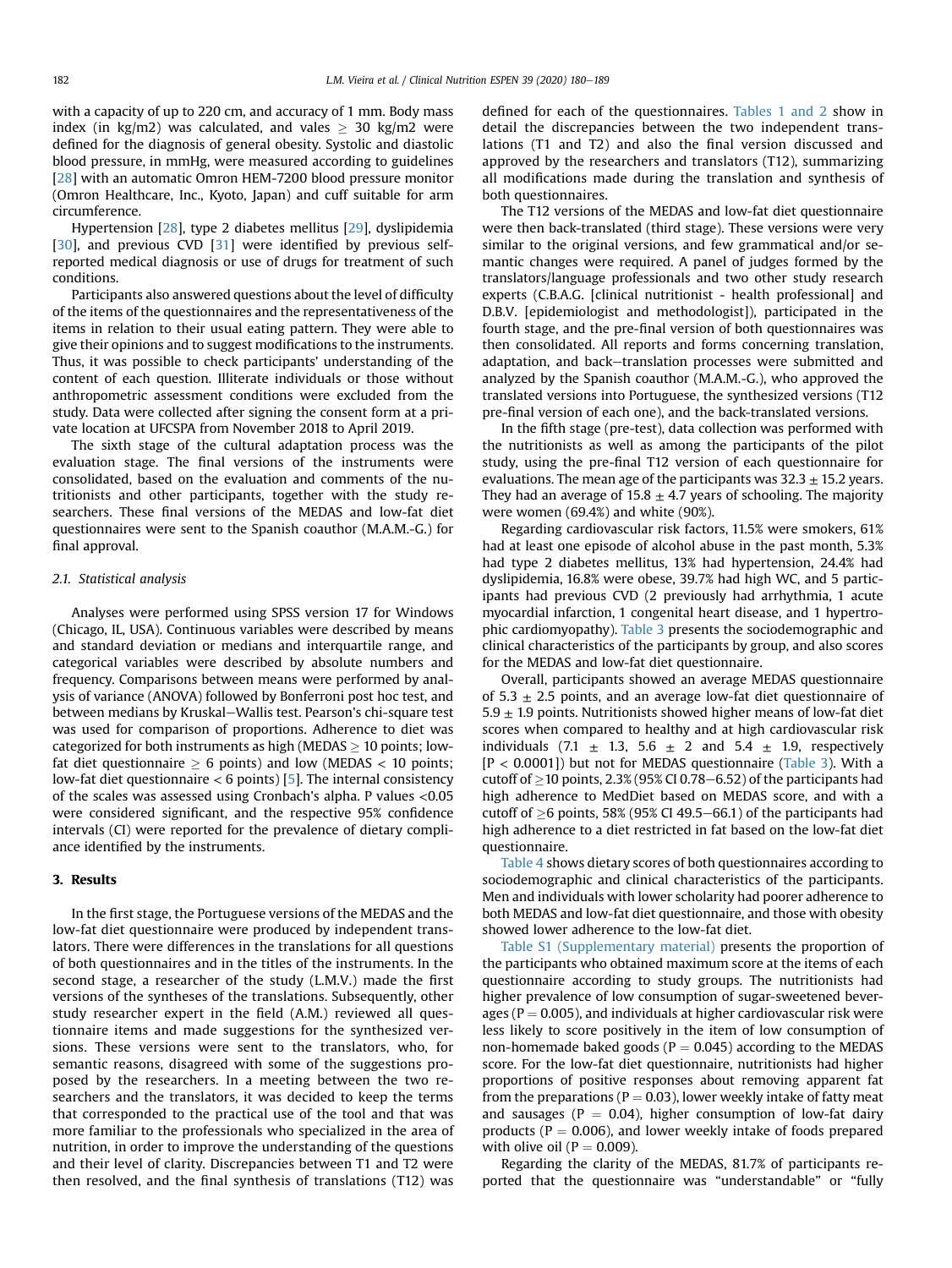# <span id="page-3-0"></span>Table 1

Modifications made during the process of translation from English to Brazilian Portuguese of the instrument 14-point Mediterranean Diet Adherence Screener (MEDAS).

| Tool Items                                                                                                                                                            | T1 e T2                                                                                                                                                                                                                                                                             | T <sub>12</sub>                                                                                                                                                              |
|-----------------------------------------------------------------------------------------------------------------------------------------------------------------------|-------------------------------------------------------------------------------------------------------------------------------------------------------------------------------------------------------------------------------------------------------------------------------------|------------------------------------------------------------------------------------------------------------------------------------------------------------------------------|
| 14-point Mediterranean Diet Adherence Screener (MEDAS)                                                                                                                | T1: Rastreador de adesão à Dieta Mediterrânea -14 pontos<br>(MEDAS)<br>T2: Triagem de 14 pontos para Adesão à Dieta Mediterrânea                                                                                                                                                    | Triagem de 14 pontos para Adesão à Dieta<br>Mediterrânea (MEDAS)                                                                                                             |
| 1. Do you use olive oil as the principal source of fat for<br>cooking?                                                                                                | (MEDAS)<br>T1: Você utiliza azeite como a principal fonte de gordura<br>para cozinhar?<br>T2: Você usa azeite de oliva como fonte principal de gordura<br>para cozinhar?                                                                                                            | Você usa azeite de oliva como a principal<br>fonte de gordura para cozinhar?                                                                                                 |
| 2. How much olive oil do you consume per day (including<br>that used in frying, salads, meals eaten away from home,<br>$etc.$ )?                                      | T1: Que quantidade de azeite você consome por dia<br>(incluindo o uso em frituras, saladas, refeições feitas fora de<br>casa, etc.)?<br>T2: Quanto azeite de oliva você consome por dia (incluindo                                                                                  | Que quantidade de azeite de oliva você<br>consome por dia (incluindo o usado em<br>frituras, saladas, refeições feitas fora de casa,<br>$etc.$ )?                            |
| 3. How many servings of vegetables do you consume per<br>day? Count garnish and side servings as 1/2 point; a full<br>serving is 200 g.                               | o usado em frituras, saladas, refeições fora de casa, etc.)?<br>T1: Quantas porções de verduras e/ou legumes você<br>consome por dia? Decorações de pratos e<br>acompanhamentos contam 1/2 ponto; uma porção inteira é<br>200g.                                                     | Quantas porções de verduras você consome<br>por dia? Conte guarnições como 1/2 ponto;<br>uma porção completa é 200g.                                                         |
| 4. How many pieces of fruit (including fresh-squeezed juice)                                                                                                          | T2: Quantas porções de verduras você consome por dia?<br>Conte guarnições e acompanhamentos como 1/2 ponto; uma<br>porção completa contém 200g.<br>T1: Quantas frutas (incluindo em sucos naturais) você                                                                            | Quantas frutas (incluindo suco natural feito<br>na hora) você consome por dia?                                                                                               |
| do you consume per day?                                                                                                                                               | consome por dia?<br>T2: Quantos pedaços de frutas (incluindo suco natural feito<br>na hora) você consome por dia?                                                                                                                                                                   |                                                                                                                                                                              |
| 5. How many servings of red meat, hamburger, or sausages<br>do you consume per day? A full serving is 100-150 g                                                       | T1: Quantas porções de carne vermelha, hambúrguer, ou<br>salsichas você consome por dia? Uma porção inteira é 100<br>$-150$ g.<br>T2: Quantas porções de carne vermelha, hambúrguer ou<br>salsichas você consome por dia? Uma porção completa<br>contém de 100g a 150g.             | Quantas porções de carne vermelha,<br>hambúrguer, ou salsichas você consome por<br>dia? Uma porção inteira é100-150g.                                                        |
| 6. How many servings (12 g) of butter, margarine, or cream<br>do you consume per day?                                                                                 | T1: Quantas porções (12g) de manteiga, margarina ou creme<br>de leite você consome por dia?<br>T2: Quantas porções (12g) de manteiga, margarina ou creme<br>de leite você consome por dia?                                                                                          | Quantas porções (12g) de manteiga,<br>margarina ou creme de leite você consome<br>por dia?                                                                                   |
| 7. How many carbonated and/or sugar-sweetened<br>beverages do you consume per day?                                                                                    | T1: Quantas bebidas gaseificadas e/ou bebidas com adição<br>de açúcar você consome por dia?<br>T2: Quantas bebidas gaseificadas e/ou adoçadas com açúcar<br>você consome por dia?                                                                                                   | Quantas bebidas gaseificadas e/ou adoçadas<br>com açúcar você consome por dia?                                                                                               |
| 8. Do you drink wine? How much do you consume per<br>week?                                                                                                            | T1: Você toma vinho? Que quantidade você consome por<br>semana?<br>T2: Você bebe vinho? Quanto você consome por semana?                                                                                                                                                             | Você bebe vinho? Quanto você consome por<br>semana?                                                                                                                          |
| 9. How many servings (150 g) of pulses do you consume per<br>week?                                                                                                    | T1: Quantas porções (150g) de leguminosas você consome<br>por semana?<br>T2: Quantas porções (150g) de leguminosas você consome<br>por semana?                                                                                                                                      | Quantas porções (150g) de leguminosas você<br>consome por semana?                                                                                                            |
| 10. How many servings of fish/seafood do you consume per<br>week?<br>$(100-150g$ of fish, $4-5$ pieces or 200g of seafood)                                            | T1: Quantas porções de peixe/frutos do mar você consome<br>por semana? (100-150g de peixe, 4-5 unidades ou 200 g<br>de frutos do mar).                                                                                                                                              | Quantas porções de peixe/frutos do mar você<br>consome por semana?<br>(100-150g de peixe, 4-5 pedaços ou 200g de                                                             |
|                                                                                                                                                                       | T2: Quantas porções de peixe/frutos do mar você consome<br>por semana? (de 100g a 150g de peixe, de 4 a 5 pedaços ou<br>200g de frutos do mar).                                                                                                                                     | frutos do mar).                                                                                                                                                              |
| 11. How many times do you consume commercial (not<br>homemade) pastry such as cookies or cake per week?                                                               | T1: Quantas vezes por semana você consome produtos de<br>confeitaria tipo biscoitos e bolos feitos fora de casa?<br>T2: Quantas vezes por semana você consome produtos<br>industrializados (que não são caseiros) como confeitos,<br>biscoitos ou bolos?                            | Quantas vezes por semana você consome<br>produtos de confeitaria/padaria (não caseira)<br>como biscoitos ou bolos?                                                           |
| 12. How many times do you consume nuts per week? (1<br>serving $=$ 30 g)                                                                                              | T1: Quantas vezes por semana você consome oleaginosas?<br>$(1 \text{ porção} = 30 \text{ g})$<br>T2: Quantas vezes você consome nozes por semana? (1<br>porção $= 30$ g).                                                                                                           | Quantas vezes você consome nozes por<br>semana? (1 porção = 30g)                                                                                                             |
| 13. Do you prefer to eat chicken, turkey or rabbit instead of<br>beef, pork, hamburgers, or sausages?                                                                 | T1: Você prefere comer frango, peru ou coelho em vez de<br>carne de vaca, carne de porco, hambúrgueres ou salsichas?<br>T2: Você prefere comer frango, peru ou coelho em vez de<br>carne vermelha, carne de porco, hambúrgueres ou<br>salsichas?                                    | Você prefere comer frango, peru ou coelho em<br>vez de carne vermelha, carne de porco,<br>hambúrgueres ou salsichas?                                                         |
| 14. How many times per week do you consume boiled<br>vegetables, pasta, rice, or other dishes with a sauce of<br>tomato, garlic, onion or leeks sautéed in olive oil? | T1: Quantas vezes por semana você consome vegetais<br>cozidos, massas, arroz ou outros pratos com molhos de<br>tomate, alho, cebola ou alho-poró refogados em azeite?<br>T2: Quantas vezes por semana você consome verduras<br>cozidas, massas, arroz ou outros pratos com molho de | Quantas vezes por semana você consome<br>vegetais cozidos, massas, arroz ou outros<br>pratos com molho de tomate, alho, cebola ou<br>alho-poró refogados em azeite de oliva? |

tomate, alho, cebola ou alho-poró refogados no azeite?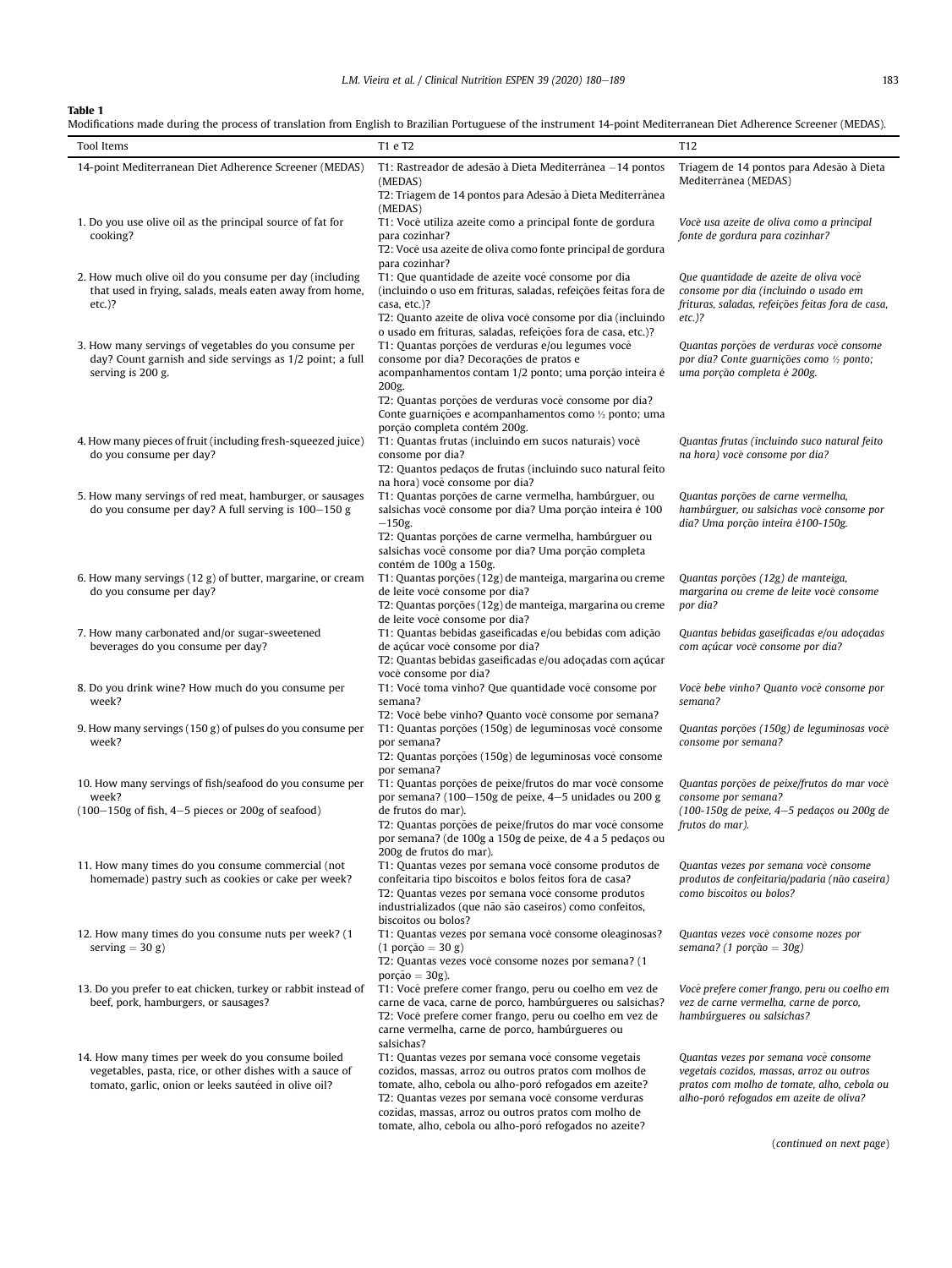|  | <b>Table 1</b> (continued) |  |
|--|----------------------------|--|
|--|----------------------------|--|

| Tool Items                                                                                                                 | T1 e T2                                                                                                                                                                                                                                                                     | T12                                                                                                                    |
|----------------------------------------------------------------------------------------------------------------------------|-----------------------------------------------------------------------------------------------------------------------------------------------------------------------------------------------------------------------------------------------------------------------------|------------------------------------------------------------------------------------------------------------------------|
| Criterion to score 1 point. Otherwise, 0 recorded.<br>$^{2}$ 1 tablespoon = 13.5 g.<br>$3\text{ 1 cup} = 100 \text{ mL}$ . | T1: <sup>1</sup> Critério para marcar 1 ponto. Caso contrário, marque 0.<br>$^{2}$ 1 colher de sopa = 13,5g.<br>$3$ 1 taca = 100 mL.<br>$T2$ ; $T2$ Critério para pontuar 1 ponto. Outros, marque 0.<br>$^{2}$ 1 colher de sopa = 13,5g<br>$3\frac{1}{2}$ 1 xícara = 100 mL | Critério para pontuar 1 ponto. Caso<br>contrário, marque 0.<br>$^{2}$ 1 colher de sopa = 13,5g<br>$3/1$ copo = 100 mL. |

understandable," and 71% reported that the questions were "easy" or "very easy" to answer. With regard to the clarity of the low-fat diet questionnaire, 80.9% of participants reported that the questionnaire was "understandable" or "fully understandable," and 77.1% reported that the instrument's questions were "easy" or "very easy" to answer. When asked about a specific question from the MEDAS that proved too difficult to answer, 16 participants reported that question 3 (How many servings of vegetables do you consume per day? Count garnish and side servings as 1/2 point; a full serving is 200 g./Quantas porções de verduras você consome por dia? Conte guarnições como ½ ponto; uma porção completa é 200 g) and 9 reported that question 14 (How many times per week do you consume boiled vegetables, pasta, rice, or other dishes with a sauce of tomato, garlic, onion or leeks sautéed in olive oil?/Quantas vezes por semana voc^e consome vegetais cozidos, massas, arroz ou outros pratos com molho de tomate, alho, cebola ou alho-poró refogados em azeite de oliva?) was too difficult to answer. For the low-fat diet questionnaire, 11 participants reported that question 6 (How many times per week do you prepare rice, pasta, potato, or legume dishes by using "sofrito" sauce (based on olive oil), bacon, salami or fatty meats such as pork or lamb ribs?/Quantas vezes por semana você prepara arroz, massas, batatas ou leguminosas usando molho "sofrito" [a base de azeite de oliva], bacon, salame ou carnes gordurosas como costelas de porco ou cordeiro?) was very difficult to answer. Seven participants reported that questions 1, 2, and 14 of the MEDAS seemed repetitive, and 4 participants reported that questions 3 and 6 seemed repetitive on the low-fat diet questionnaire.

Twenty-four participants suggested replacing the word sofrito on the low-fat diet questionnaire, because it is not an eating habit of the Brazilian population; 20 participants suggested replacing the word guarnição (garnish) and 8 suggested substituting the word leguminosas (pulses) on the MEDAS. Other suggestions made by the participants were the substitution of terms such as peru (turkey), coelho (rabbit), pato (duck), and vitela (veal) as these foods are meats rarely eaten in Brazil and the modification of portion identification (replacing grams with homemade measures). Table S2 (supplementary material) shows other proposals and more specific suggestions regarding the instruments made by the participants. Overall, 65.7% of subjects reported that the MEDAS was "effective or very effective" for assessing their usual diet, and 60.3% stated that the low-fat diet questionnaire was "effective or very effective" for assessing their usual dietary pattern.

The researchers gathered to evaluate all the placements and suggestions. In the end, it was decided to replace the word guarnição (garnish) with acompanhamento in question 3 of the MEDAS and the word leguminosas (pulses) in question 9 of the same instrument with examples of leguminosas (feijão, ou lentilha, ou grão-de-bico [beans, or lentils, or chickpeas]). The words frango (chicken), peru (turkey) ou coelho (rabbit) in question 13 of the MEDAS were replaced with the term carnes brancas (white meat). For the low-fat diet questionnaire, the word pato (duck) was removed, and the word vitela (veal) was replaced with carne bovina (beef) in question 2, and the word sofrito was removed from question 6. Regarding the other suggestions, the researchers chose to maintain the structure of the original version of the instruments, as these suggestions either would not significantly alter the original meaning and intelligibility of the questions (thus not being applied to the process of cultural adaptation) or would be appropriate in a validation process of both questionnaires. For the low-fat diet questionnaire, the authors chose to replace the expression "or less" with the symbol  $\leq$ .

[Tables 5 and 6](#page-7-0) show the final versions of the Portuguese translated and adapted versions of the MEDAS and low-fat diet questionnaire. Cronbach's alpha calculated for internal consistency assessment of the MEDAS and low-fat diet questionnaire were 0.61 and 0.59, respectively. The final and culturally adapted versions of the questionnaires were submitted to the Spanish coauthor, who suggested little modifications (to include the expression frutos secos [dry fruits] in both questionnaires [MEDAS: question 12; low-fat diet: question 9]; to include the words cordeiro [lamb] and vitela [veal] in low-fat diet questionnaire [question 13]) and approved the instruments.

# 4. Discussion

In this study, the MEDAS and low-fat diet questionnaire were translated and culturally adapted to the Portuguese language, and easily understandable tools similar to the original versions were produced, with minor modifications that would allow a wide application. Despite the availability of a range of questionnaires and indexes for assessing adherence and diet quality, many are not available in countries other than those in which they were originally developed or have not been culturally adapted. Choosing the right questionnaire for a specific purpose can become a difficult and time-consuming task. Thus, in order to have a wider range of instruments (especially those that are easy to apply) the process of translation and cross-cultural adaptation is necessary as a step prior to validation [\[32\]](#page-9-6).

Cross-cultural adaptation of questionnaires facilitates the collection and standardization of information and the conduction of multicenter epidemiological studies considering cultural differences between cities, states, and countries. Therefore, the adaptation of instruments to different contexts, including language adaptations based on the specific characteristics of the culture, facilitates the comparison and exchange of knowledge in the international scientific setting [\[24\]](#page-9-0). Despite MedDiet is not characteristic of the Brazilian territory, and, for this population, adhering to this dietary pattern can be expensive and difficult [[33\]](#page-9-7), many of its main components and culinary ingredients are available for general population. Besides, the adaptation of a standardized instrument that represents the peculiarities of the dietary pattern from the Mediterranean region, including elements of the culture of the Brazilian population, can facilitate the comparison with other populations, the evaluation of the adherence to a similar MedDiet dietary model in other continents, and the standardization of the data obtained in different places.

In addition to the fact that the MedDiet is not characteristic of the Brazilian territory, dietary patterns with reduced or very-low-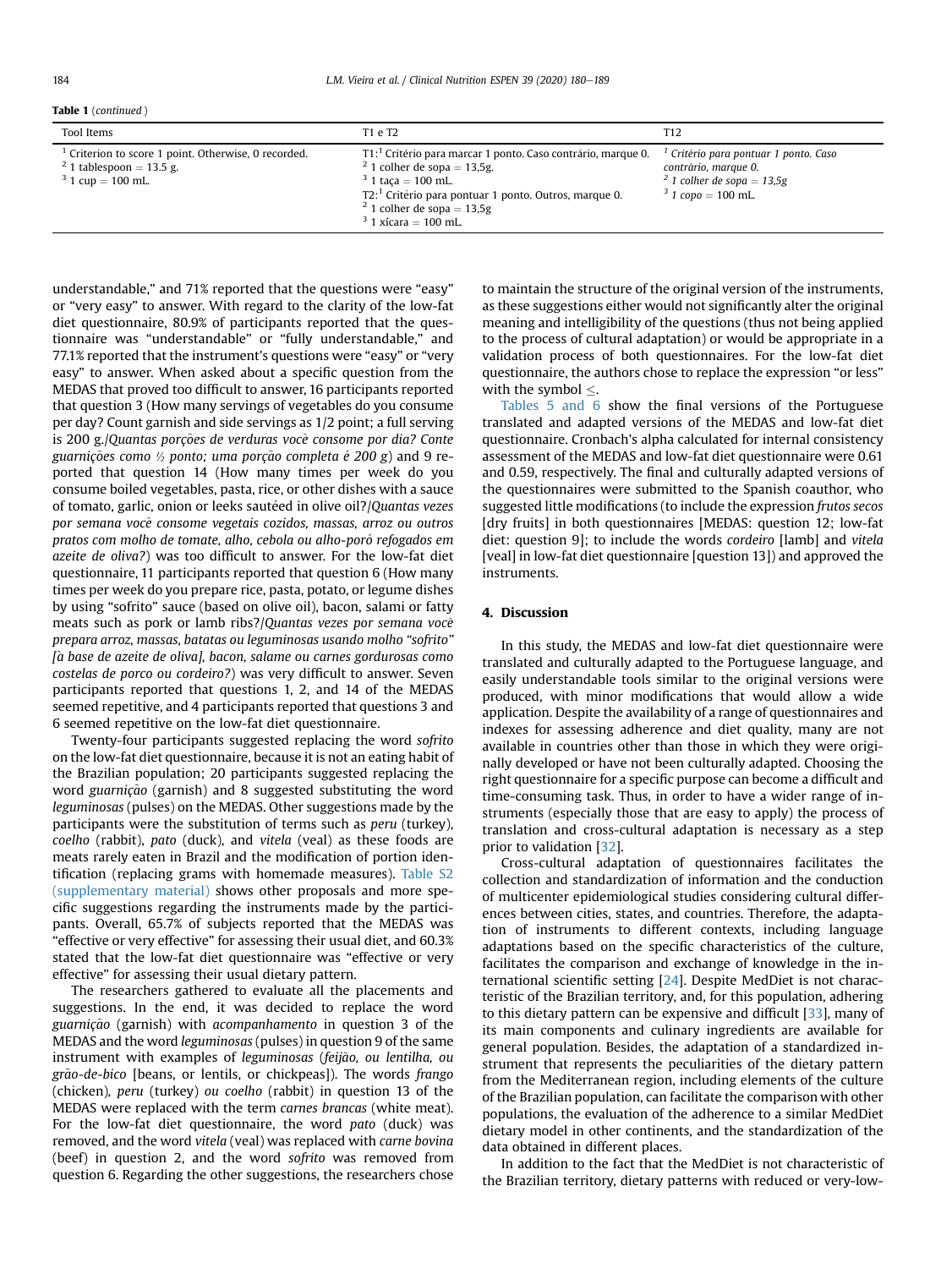# Table 2

Modifications made during the process of translation from English to Brazilian Portuguese of the instrument 9-item quantitative score of compliance with the low-fat diet (low-fat diet questionnaire).

| Tool Items                                                                                                                                                                                                       | T1 e T2                                                                                                                                                                                                                                                                                                                                                                                                                           | T <sub>12</sub>                                                                                                                                                                                                             |
|------------------------------------------------------------------------------------------------------------------------------------------------------------------------------------------------------------------|-----------------------------------------------------------------------------------------------------------------------------------------------------------------------------------------------------------------------------------------------------------------------------------------------------------------------------------------------------------------------------------------------------------------------------------|-----------------------------------------------------------------------------------------------------------------------------------------------------------------------------------------------------------------------------|
| Quantitative 9-item Score of Compliance with the Low-Fat<br>Diet                                                                                                                                                 | T1: Escore quantitativo de 9 itens de adesão à dieta controle<br>(pobre em gordura)<br>T2: Pontuação Quantitativa de 9 itens de Concordância com<br>a Dieta de Baixa Gordura                                                                                                                                                                                                                                                      | Escore quantitativo de 9 itens de adesão à<br>dieta pobre em gordura                                                                                                                                                        |
| How much olive oil do you consume in a given day<br>(including oil using for frying, salads, out of house meals,<br>etc.?)                                                                                       | T1: Que quantidade de azeite de oliva você consome por dia<br>(incluindo o uso em frituras, saladas, refeições feitas fora de<br>casa, etc.?)<br>T2: Quanto azeite de oliva você consome por dia (incluindo<br>o usado em frituras, saladas, refeições fora de casa, etc.)?                                                                                                                                                       | Que quantidade de azeite de oliva você<br>consome por dia (incluindo o azeite usado<br>para fritar, saladas, refeições feitas fora de<br>casa, etc.)?                                                                       |
| Do you remove visible fat (or the skin) of chicken, duck pork,<br>lamb or veal meats before cooking and the fat of soups,<br>broths, and cooked meat dishes before consumption?                                  | T1: Você retira a gordura (ou pele) visível de frango, pato,<br>porco, cordeiro ou vitela antes de cozinhá-las, bem como a<br>gordura de sopas, caldos e carnes cozidas antes de consumi-<br>$\log$ ?<br>T2: Você remove gorduras visíveis (ou a pele) de frango,<br>pato, carne de porco, cordeiro ou vitela antes de cozinhar; e<br>também remove a gordura de sopas, caldos e carne cozida<br>antes de consumir?               | Você retira a gordura (ou pele) visível de<br>frango, pato, porco, cordeiro ou vitela antes de<br>cozinhá-las, bem como a gordura de sopas,<br>caldos e carnes cozidas antes de consumi-los?                                |
| How many servings of fat-rich meats, hamburger,<br>commercial ground meat, sausage, cold meat, cured ham,<br>bacon, salami, or offal do you consume per week? (meat<br>serving: 100 g; salami or bacon: 30 g).   | T1: Quantas porções de carnes gordurosas, hambúrgueres,<br>carne moída, salsicha, embutidos, presunto, bacon, salame,<br>ou vísceras você consome por semana? (porção de carne:<br>100g; salame ou bacon: $30 g$ )<br>T2: Quantas porções de carnes ricas em gordura,<br>hambúrguer, carne moída, salsicha, frios, presunto, bacon,<br>salame ou miúdos você consome por semana? (porção de<br>carne: 100g; salame ou bacon: 30g) | Quantas porções de carnes gordurosas,<br>hambúrguer, carne moída industrializada,<br>salsicha, embutidos, presunto, bacon, salame<br>ou miúdos você consome por semana?<br>(porção de carne: 100g; salame ou bacon:<br>30g) |
| How many servings of butter, margarine, lard, mayonnaise,<br>milk cream, or milk-based ice cream do you consume per<br>week? (spread fat: serving: 12 g; ice cream: 100 g).                                      | T1: Quantas porções de manteiga, margarina, banha,<br>maionese, creme de leite, ou sorvete à base de leite você<br>consome por semana? (porção manteiga/margarina: 12g;<br>sorvete: 100g)<br>T2: Quantas porções de manteiga, margarina, banha,<br>maionese, creme de leite ou sorvete feito com leite você<br>consome por semana? (porção: 12g; sorvete: 100g)                                                                   | Quantas porções de manteiga, margarina,<br>banha, maionese, creme de leite ou sorvete à<br>base de leite você consome por semana?<br>(porção de manteiga/margarina: 12g; porção<br>de sorvete: 100g).                       |
| Do you exclusively consume low-fat dairy products?                                                                                                                                                               | T1: Você consome somente produtos lácteos com baixo teor<br>de gordura?<br>T2: Você usa apenas laticínios com baixo teor de gordura?                                                                                                                                                                                                                                                                                              | Você consome somente produtos lácteos com<br>baixo teor de gordura?                                                                                                                                                         |
| How many times per week do you prepare rice, pasta,<br>potato, or legume dishes by using "sofrito" sauce (based<br>on olive oil), bacon, salami or fatty meats such as pork or<br>lamb ribs?                     | T1: Quantas vezes por semana você prepara arroz, massas,<br>batata ou leguminosas usando "sofrito" (molho à base de<br>azeite), bacon, salame ou carnes gordurosas como costelas<br>de porco ou cordeiro?<br>T2: Quantas vezes por semana você prepara arroz, massas,<br>batatas ou legumes usando alho e cebola refogados no<br>azeite, bacon, salame ou carnes gordurosas como porco ou<br>costelas de cordeiro?                | Quantas vezes por semana você prepara<br>arroz, massas, batatas ou leguminosas usando<br>molho "sofrito" (à base de azeite de oliva),<br>bacon, salame ou carnes gordurosas como<br>costelas de porco ou cordeiro?          |
| How many times per week do you consume fatty fish or fish<br>or seafood canned in oil?                                                                                                                           | T1: Quantas vezes por semana você consome peixes<br>gordurosos ou peixes ou mariscos enlatados em óleo?<br>T2: Quantas vezes por semana você consome peixes<br>gordurosos ou peixes ou frutos do mar enlatados em óleo?                                                                                                                                                                                                           | Quantas vezes por semana você consome<br>peixes gordurosos ou peixes e frutos do mar<br>enlatados em óleo?                                                                                                                  |
| How many servings of commercial sweets or industrial<br>bakery products (not homemade), such as cakes, cookies,<br>biscuits, or custard do you consume per week? (cake<br>serving: $80 g$ ; 6 biscuits: $40 g$ ) | T1: Quantas porções de doces ou pães industrializados (não<br>caseiros), tais como bolos, biscoitos, bolachas, ou pudins<br>você consome por semana? (1 porção de bolo: 80 g ou 6<br>biscoitos: 40g)<br>T2: Quantas porções de doces ou confeitos industrializados<br>(que não foram feitos em casa), tais como bolos, biscoitos ou<br>sobremesas você consome por semana? (porção de bolo:<br>80g; 6 biscoitos: 40g)             | Quantas porções de doces comerciais ou<br>produtos de panificação industrial (não<br>caseiros), tais como bolos, cookies, biscoitos,<br>ou sobremesas você consome por semana?<br>(porção de bolo: 80g; 6 biscoitos: 40g)   |
| How many times per week do you consume nuts (including<br>peanuts), potato chips, French fries, or commercial<br>snacks?                                                                                         | T1: Quantas vezes por semana você consome castanhas<br>(incluindo amendoins), batata frita ou salgadinhos<br>industrializados?<br>T2: Quantas vezes por semana você consome castanhas<br>(incluindo amendoim), batatas industrializadas, batatas<br>fritas ou salgadinhos industrializados?                                                                                                                                       | Quantas vezes por semana você consome<br>nozes (incluindo amendoins), batatas chips,<br>batatas fritas, ou salgadinhos<br><i>industrializados?</i>                                                                          |
| *0 points if these criteria are not met                                                                                                                                                                          | T1: *0 ponto se esses critérios não forem preenchidos.<br>$T2: -$                                                                                                                                                                                                                                                                                                                                                                 | Pontuar 0 se estes critérios não forem<br>atendidos.                                                                                                                                                                        |

fat content (especially saturated fatty acids) are incorporated in most of the Brazilian clinical guidelines for the prevention and treatment of cardiovascular risk factors and established CVD [ $10,28-30$  $10,28-30$  $10,28-30$  $10,28-30$ ]. This would justify the higher proportion of adherence to a low-fat diet compared with adherence to the MedDiet observed among participants. Although current guidelines for the general population in Brazil focus mainly on the consumption of ultra-processed foods [\[34\]](#page-9-8), the culture of dietary fat being a "bad nutrient" unfortunately still prevails. Another possible explanation could also be because the low-fat questionnaire does not focus foods that contribute to the fat intake of Brazilian population.

As expected, nutritionists showed higher average scores compared with the other groups, especially for the low-fat diet questionnaire (as has been shown in other populations with prior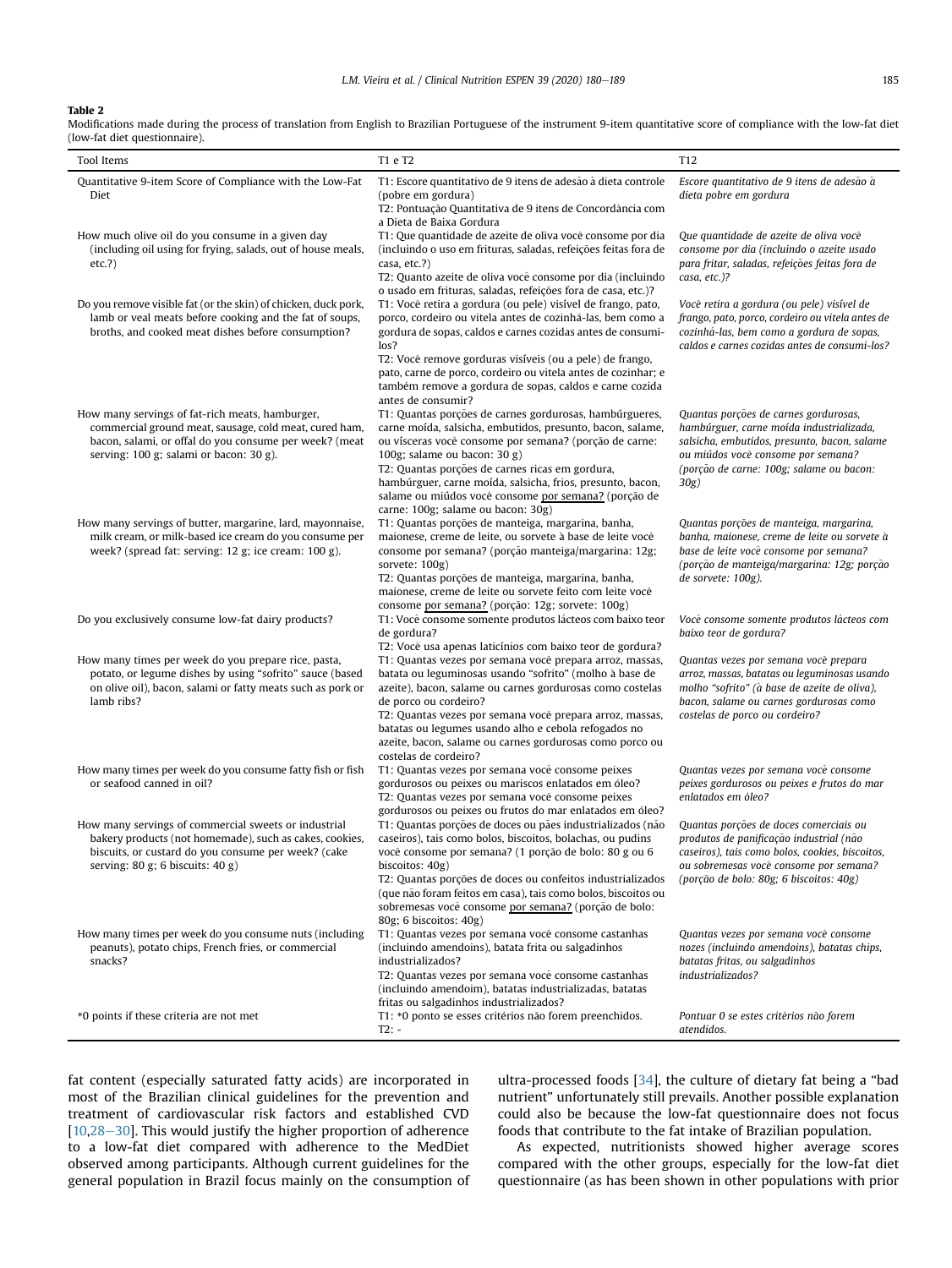$\overline{a}$ 

## <span id="page-6-0"></span>Table 3

Sociodemographic and clinical characteristics and dietary scores of the sample according to study groups (mean  $\pm$  standard deviation, median [interquartile range] or n [%]).

|                                     | $G1 (n = 51)$          | $G2(n = 50)$           | $G3 (n = 30)$              | P-value     |
|-------------------------------------|------------------------|------------------------|----------------------------|-------------|
| Age, in years                       | $24.9 \pm 9.4^{\rm b}$ | $38 \pm 18.2^{\rm a}$  | $35.4 \pm 12.5^{\text{a}}$ | $< 0.001*$  |
| Sex                                 |                        |                        |                            | $< 0.001**$ |
| Men                                 | 21(41,2)               | 25(50)                 | 0(0)                       |             |
| Women                               | 30(58,8)               | 25(50,0)               | 30 (100)                   |             |
| White ethnicity                     | 46(90,2)               | 43 (86)                | 29 (96,7)                  | $0.30**$    |
| Education, in years                 | $15.5 \pm 3.3^{\rm a}$ | $14.9 \pm 4.4^{\circ}$ | $18.3 \pm 1.9^{\rm b}$     | $0.002*$    |
| Current smoking                     | 0(0)                   | 14 (28)                | 1(3.3)                     | $< 0.001**$ |
| Abusive alcohol consumption         | 32 (62.7)              | 34 (68)                | 14 (46.7)                  | $0.16**$    |
| Type-2 diabetes mellitus            | 0(0)                   | 7(14)                  | 0(0)                       | $0.003**$   |
| Dyslipidemia                        | 0(0)                   | 27(54)                 | 9(16.7)                    | $< 0.001**$ |
| Obesity                             | 0(0)                   | 20(40)                 | 2(6.7)                     | $< 0.001**$ |
| Body mass index, in $\text{kg/m}^2$ | $23.2 \pm 3.3^a$       | $28.5 \pm 5.1^{\rm b}$ | $24.2 \pm 3.4^{\circ}$     | $< 0.001*$  |
| Higher waist circumference          | 10(19.6)               | 30(60)                 | 12(40)                     | $< 0.001**$ |
| Waist circumference in men, in cm   | $83.1 \pm 10.7$        | $99.5 \pm 16.2$        | $\overline{\phantom{0}}$   | $< 0.001*$  |
| Waist circumference in women, in cm | $73 \pm 6.9^{\rm a}$   | $84.9 \pm 13.7^b$      | $79 \pm 9.2^{\text{a}}$    | $< 0.001*$  |
| Hypertension                        | 0                      | 16(32)                 | 1(3.3)                     | $< 0.001**$ |
| Systolic blood pressure, in mmHg    | $116 \pm 17.9^{\circ}$ | $126.2 \pm 14.3^b$     | $110.9 \pm 8.9^{\rm a}$    | $< 0.001*$  |
| Diastolic blood pressure, in mmHg   | $69.8 \pm 9.3$         | $72.3 \pm 10.5$        | $68.9 \pm 7.7$             | $0.23*$     |
| MEDAS Score, in points              | $5(3-7)$               | $4.5(3-8)$             | $6(4-8)$                   | $0.06***$   |
| MEDAS Score $\geq$ 10 points        | 2(3.9)                 | 0(0)                   | 1(3.3)                     | $0.38**$    |
| Low-fat diet Score, in points       | 5.6 $\pm 2^a$          | $5.4 \pm 1.9^{\rm a}$  | $7.1 \pm 1.3^b$            | $< 0.001*$  |
| Low-fat diet Score $> 6$ points     | 26(51)                 | 25(50)                 | 25(83.3)                   | $0.006**$   |

MEDAS: 14-point Mediterranean Diet Adherence Screener. G1: healthy individuals' group; G2: high cardiovascular risk group; G3: nutritionists' group. \* Analyses of Variance (ANOVA) test; \*\* Pearson's Chi-squared test; \*\*\* Kruskal-Wallis test.

a, b: different letters indicate a difference between groups.

#### <span id="page-6-1"></span>Table 4

Dietary scores according to sociodemographic and clinical characteristics of the participants (mean  $\pm$  standard deviation or median [interquartile range]).

|                                    | <b>MEDAS</b><br>P-value<br>$(n = 131)$ | Low-fat diet | P-value       |             |
|------------------------------------|----------------------------------------|--------------|---------------|-------------|
|                                    |                                        |              | $(n = 131)$   |             |
| Sex                                |                                        | $0.01**$     |               | $< 0.0001*$ |
| Men $(n = 46)$                     | $4(3-6.25)$                            |              | $5 \pm 2.1$   |             |
| Women $(n = 85)$                   | $6(4-8)$                               |              | $6.4 \pm 1.6$ |             |
| Etnicity                           |                                        | $0.71**$     |               | $0.06**$    |
| White $(n = 118)$                  | $5(4-7)$                               |              | $6 \pm 1.9$   |             |
| Non-white ( $n = 13$ )             | $5(1.5-8)$                             |              | $4.9 \pm 2$   |             |
| Scholarity <sup>a</sup>            |                                        | $0.043**$    |               | $0.015*$    |
| $<$ 16 years at school (n = 60)    | $4.5(3 - 6.75)$                        |              | $5.4 \pm 2$   |             |
| $\geq$ 16 years at school (n = 71) | $6(4-8)$                               |              | $6.2 \pm 1.7$ |             |
| Smoking                            |                                        | $0.69**$     |               | $0.14*$     |
| Current/former ( $n = 54$ )        | $5(3-8)$                               |              | $5.6 \pm 2$   |             |
| Never smoked ( $n = 77$ )          | $5(4-7)$                               |              | $6.1 \pm 1.8$ |             |
| Abusive alcohol consumption        |                                        | $0.52*$      |               | $0.47*$     |
| Yes $(n = 80)$                     | $5.2 \pm 2.4$                          |              | $5.8 \pm 2$   |             |
| No $(n = 51)$                      | $5.5 \pm 2.6$                          |              | $6\pm1.8$     |             |
| Type-2 diabetes mellitus           |                                        | $0.20*$      |               | $0.21*$     |
| Yes $(n = 7)$                      | $4.1 \pm 1.5$                          |              | $5 \pm 1.2$   |             |
| No $(n = 124)$                     | $5.4 \pm 2.5$                          |              | $5.9 \pm 2$   |             |
| Hypertension                       |                                        | $0.06**$     |               | $0.05**$    |
| Yes $(n = 17)$                     | $4(2.5-6)$                             |              | $4(4-7)$      |             |
| No $(n = 114)$                     | $5.5(4-8)$                             |              | $6(5-8)$      |             |
| Dyslipidemias                      |                                        | $0.86**$     |               | $0.90*$     |
| Yes $(n = 32)$                     | $5(3-8)$                               |              | $5.9 \pm 1.8$ |             |
| No $(n = 99)$                      | $5(4-7)$                               |              | $5.9 \pm 2$   |             |
| Obesity                            |                                        | $0.18**$     |               | $0.046*$    |
| Yes $(n = 22)$                     | $5(2-7.25)$                            |              | $5.1 \pm 1.6$ |             |
| No $(n = 109)$                     | $5(4-7.5)$                             |              | $6 \pm 2$     |             |
| Higher waist circumference         |                                        | $0.37*$      |               | $0.10*$     |
| Yes $(n = 52)$                     | $5.1 \pm 2.5$                          |              | $6.1 \pm 2$   |             |
| No $(n = 79)$                      | $5.5 \pm 2.4$                          |              | $5.5 \pm 1.7$ |             |
| Previous cardiovascular disease    |                                        | $0.17*$      |               | $0.88*$     |
| Yes $(n = 5)$                      | $3.8 \pm 1.3$                          |              | $6\pm1.6$     |             |
| No $(n = 126)$                     | $5.4 \pm 2.5$                          |              | $5.9 \pm 2$   |             |

<span id="page-6-2"></span>\*Analyses of Variance (ANOVA) test; \*\*Kruskal-Wallis test.<br><sup>a</sup> Defined according to the median of the sample; MEDAS: 14-point Mediterranean Diet Adherence Screener.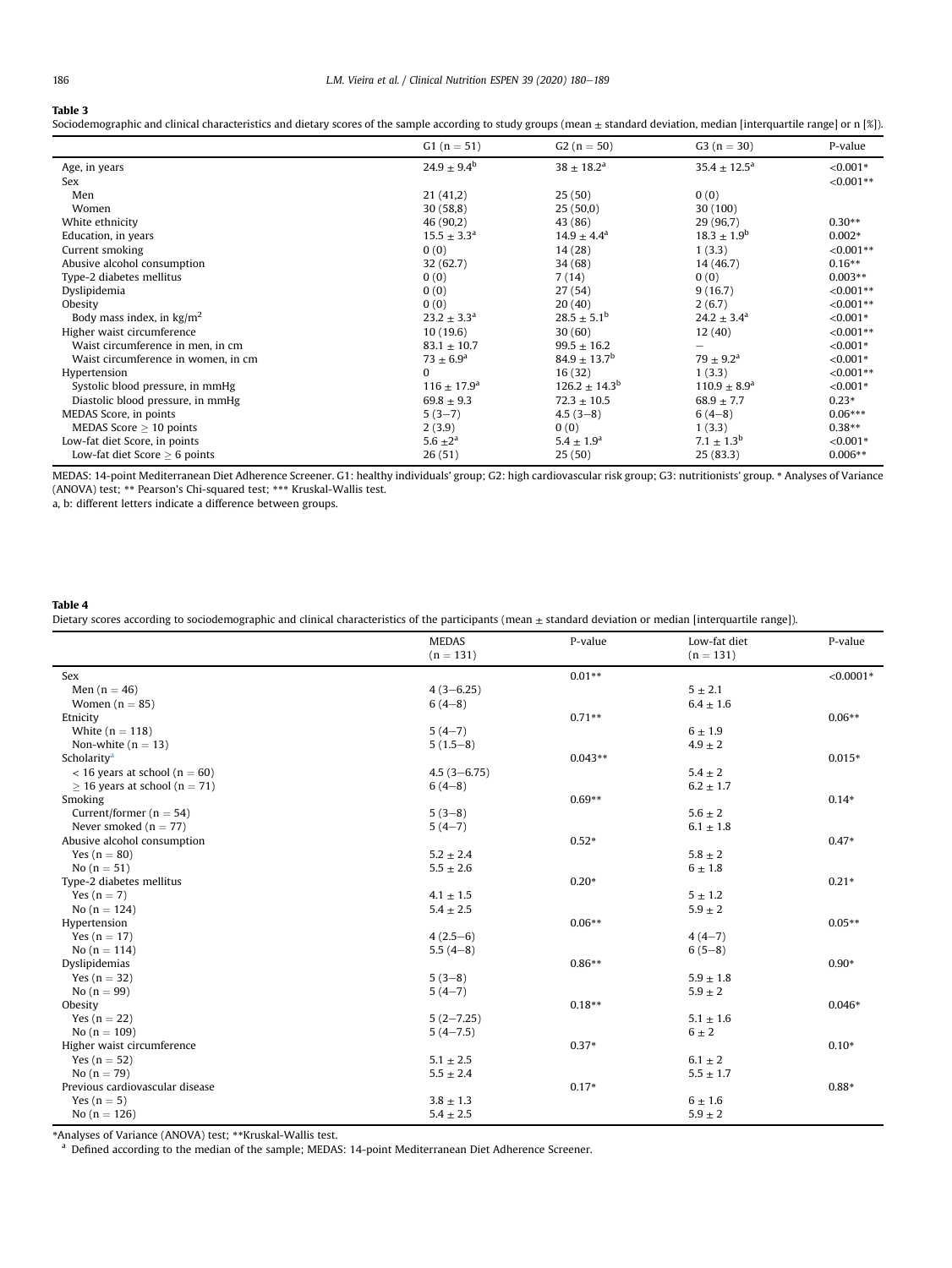#### <span id="page-7-0"></span>Table 5

Translated into Brazilian Portuguese and culturally adapted version and of the questionnaire 14-point Mediterranean Diet Adherence Screener (MEDAS).

| Triagem de 14 pontos para Adesão à Dieta Mediterrânea (MEDAS)                                                                                                               |                             |
|-----------------------------------------------------------------------------------------------------------------------------------------------------------------------------|-----------------------------|
|                                                                                                                                                                             | Frequência <sup>a</sup>     |
| 1. Você usa azeite de oliva como a principal fonte de gordura para cozinhar?                                                                                                | Sim                         |
| 2. Que quantidade de azeite de oliva você consome por dia (incluindo o usado em frituras, saladas, refeições feitas fora de casa, etc.)?                                    | $>4$ col. sopab             |
| 3. Quantas porções de verduras você consome por dia? Conte acompanhamentos como ½ ponto; uma porção completa é 200g.                                                        | >2                          |
| 4. Quantas frutas (incluindo suco natural feito na hora) você consome por dia?                                                                                              | $\geq$ 3                    |
| 5. Quantas porções de carne vermelha, hambúrguer, ou salsichas você consome por dia? Uma porção inteira é 100–150g.                                                         | ${<}1$                      |
| 6. Quantas porções (12g) de manteiga, margarina ou creme de leite você consome por dia?                                                                                     | ${<}1$                      |
| 7. Quantas bebidas gaseificadas e/ou adoçadas com açúcar você consome por dia?                                                                                              | ${<}1$                      |
| 8. Você bebe vinho? Quanto você consome por semana?                                                                                                                         | $\geq$ 7 copos <sup>c</sup> |
| 9. Quantas porções (150g) de feijão, ou lentinha, ou grão-de-bico você consome por semana?                                                                                  | $\geq$ 3                    |
| 10. Quantas porções de peixe/frutos do mar você consome por semana?                                                                                                         |                             |
| (100-150g de peixe, 4-5 pedaços ou 200g de frutos do mar).                                                                                                                  | $\geq$ 3                    |
| 11. Quantas vezes por semana você consome produtos de confeitaria/padaria (não caseira) como biscoitos ou bolos?                                                            | $\langle 2$                 |
| 12. Quantas vezes você consome nozes ou frutos secos por semana? (1 porção = $30g$ )                                                                                        | $\geq$ 3                    |
| 13. Você prefere comer carnes brancas em vez de carne vermelha (carne de porco, cordeiro ou vitela ou hambúrgueres ou salsichas)?                                           | Sim                         |
| 14. Quantas vezes por semana você consome vegetais cozidos, massas, arroz ou outros pratos com molho de tomate, alho, cebola ou alho-<br>poró refogados em azeite de oliva? | >2                          |

<span id="page-7-1"></span><sup>a</sup> Critério para pontuar 1 ponto. Caso contrário, marque 0.

<span id="page-7-2"></span> $b$  1 colher de sopa = 13,5g.<br>  $c$  1 copo = 100 mL.

<span id="page-7-3"></span>

#### Table 6

Translated into Brazilian Portuguese and culturally adapted version and of the questionnaire 9-item quantitative score of compliance with the low-fat diet (low-fat diet questionnaire).

| Escore quantitativo de 9 itens de adesão à dieta pobre em gordura                                                                                                                                                   |                                                        |
|---------------------------------------------------------------------------------------------------------------------------------------------------------------------------------------------------------------------|--------------------------------------------------------|
| Alimentos e frequência de consumo                                                                                                                                                                                   | Critério para 1 ponto <sup>a</sup>                     |
| 1. Que quantidade de azeite de oliva você consome por dia (incluindo o azeite usado para fritar, saladas, refeições feitas fora de casa, etc.)?                                                                     | $<$ 2 colheres de sopa (1<br>colher de sopa $= 10$ mL) |
| 2. Você retira a gordura (ou pele) visível de frango, porco, cordeiro ou carne bovina antes de cozinhá-las, bem como a gordura de sopas,<br>caldos e carnes cozidas antes de consumi-los?                           | Sim                                                    |
| 3. Quantas porções de carnes gordurosas, hambúrguer, carne moída industrializada, salsicha, embutidos, presunto, bacon, salame ou miúdos<br>você consome por semana? (porção de carne: 100g; salame ou bacon: 30g)  | $\leq1$                                                |
| 4. Quantas porções de manteiga, margarina, banha, maionese, creme de leite ou sorvete à base de leite você consome por semana? (porção de<br>manteiga/margarina: 12g; porção de sorvete: 100g).                     | $\leq1$                                                |
| 5. Você consome somente produtos lácteos com baixo teor de gordura?                                                                                                                                                 | Sim (ignorar se não<br>consome produtos<br>lácteos)    |
| 6. Quantas vezes por semana você prepara arroz, massas, batatas ou leguminosas usando molho à base de azeite de oliva, bacon, salame ou<br>carnes gordurosas como costelas de porco ou cordeiro?                    | $\leq$ 2                                               |
| 7. Quantas vezes por semana você consome peixes gordurosos ou peixes e frutos do mar enlatados em óleo?                                                                                                             | $\leq1$                                                |
| 8. Quantas porções de doces comerciais ou produtos de panificação industrial (não caseiros), tais como bolos, cookies, biscoitos, ou<br>sobremesas você consome por semana? (porção de bolo: 80g; 6 biscoitos: 40g) | $\leq1$                                                |
| 9. Quantas vezes por semana você consome nozes ou frutos secos (incluindo amendoins), batatas chips, batatas fritas, ou salgadinhos<br>industrializados?                                                            | $\leq1$                                                |

<span id="page-7-4"></span><sup>a</sup> Pontuar 0 se estes critérios não forem atendidos.

knowledge of nutrition [[22](#page-9-9)]). Lower adherence to both dietary patterns have already been observed among individuals with overweight  $[15,35,36]$  $[15,35,36]$  $[15,35,36]$  and with lower scholarity  $[35]$ , in accordance to our results. Despite the small sample size, the instruments translated by our protocol seem to have reflected some findings from other studies conducted in diverse populations, especially regarding the use of the MEDAS. We are not aware of other studies that have translated and culturally adapted the low-fat diet questionnaire. In addition, both instruments seem to reflect the Brazilian dietary pattern, which is characterized by low intake of vegetables, fruits, nuts and fish, and high intake of saturated fats, sugar-sweetened beverages, trans unsaturated fats and dietary cholesterol [\[37,](#page-9-12)[38](#page-9-13)].

Many scores and questionnaires have been proposed for the assessment of diet quality and adherence to healthy eating patterns in various scenarios. However, many of them are dependent on other dietary surveys, require considerable time to complete and evaluate, were constructed based on specific foods/nutrients, or may have methodological failures when adapted from other instruments [\[39\]](#page-9-14). Thus, the construction and validation of questionnaires/scales that are easy to understand, that quickly identify already known cardioprotective dietary patterns, and can be widely used in clinical practice providing rapid feedback to the individual are desirable. The MEDAS [[12](#page-8-11)] and the low-fat diet [[13\]](#page-8-16) questionnaires were constructed and validated among the Spanish population with the objective of quickly assisting in the identification of dietary inadequacies and adherence to the MedDiet, and a dietary pattern restricted in fats. The MEDAS has already been validated for the British [\[19](#page-8-15)] and German [\[21](#page-9-15)] populations; however, the process of translation and especially of cultural adaptation is an important prior step to be undertaken.

Our study had some limitations. We did not evaluate the levels of physical activity of participants. It is known that higher MEDAS score values, for example, may reflect a healthier lifestyle, including higher levels of physical activity [[35](#page-9-10)]. The individuals evaluated, selected by convenience, were predominantly young and had a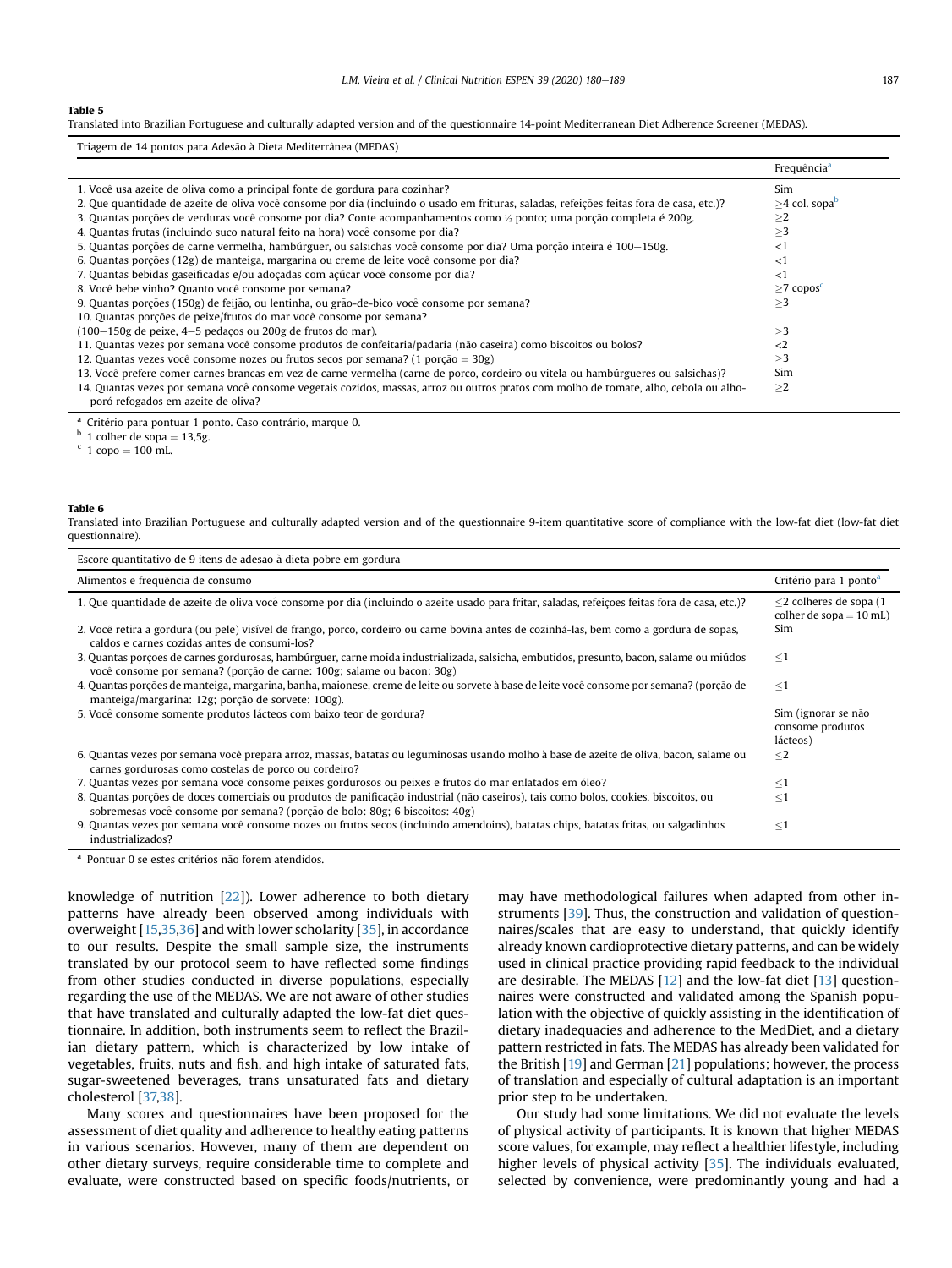high level of education by Brazilian standards - which may have overestimated the understanding of the instruments; in addition, this convenience sample do not represent our target-population in terms of age, ethnicity and education level. We did not apply other indexes or other dietary surveys to evaluate adherence to the diet, and we did not obtain laboratory test values associated with cardiometabolic control for potential concurrent and predictive validity analyses. However, our objective was primarily to conduct a translation and cultural adaptation study, to further evaluate reliability and validity of MEDAS and low-fat diet questionnaires among individuals at cardiovascular risk and in the general population. And finally, Cronbach's alpha detected for internal consistency in both questionnaires was considered low; however, it is known that the number of questions which composes an instrument affects Cronbach's alpha values (very long questionnaires increase them), an lower values may represent just a small number of questions [\[40\]](#page-9-16).

In conclusion, the translation of the MEDAS and low-fat diet questionnaire from English to Brazilian Portuguese following an internationally accepted methodology was obtained, along with their cultural adaptation. The produced versions presented idiomatic, semantic, and conceptual equivalence with the original sources. In addition, the viability of the instrument was demonstrated in order to identify the prevalence of adherence to both dietary patterns in the population evaluated. The MEDAS and the low-fat diet questionnaire may be useful in daily clinical practice. However, it is necessary to conduct large-scale validation studies, given that: 1) several proposed modifications of the items of both instruments have been suggested; 2) Brazil is a continental country with a diversity of different eating habits; and 3) the two instruments have been previously validated in a population at high cardiovascular risk, and not in the general population.

## Statement of authorship

A.M. designed the study; L.M.V. was responsible for the data collection; A.M. analyzed the data; L.M.V. and A.M. wrote the draft of the manuscript; C.B.A.G., D.B.V., and M.A.M.-G. revised the manuscript. All authors read and approved the final version of this article.

## Funding sources

This research did not receive any specific grant from funding agencies in the public, commercial, or not-for-profit sectors.

## Data availability statement

The data used to support the findings of this study are available from the corresponding author upon request.

## Declaration of Competing Interest

The authors declare that they have no competing interests.

## Acknowledgments

The authors would like to thank to Mayra Mayumi Kamiji, Tatiane Lopes Pereira, Editage Team and Timothy Donovan for translations.

# Appendix A. Supplementary data

Supplementary data to this article can be found online at <https://doi.org/10.1016/j.clnesp.2020.06.018>.

#### References

- <span id="page-8-0"></span>[1] Jagannathan R, Patel SA, Ali MK, Narayan KMV. Global updates on cardiovascular disease mortality trends and attribution of traditional risk factors. Curr Diabetes Rep 2019;19(7):44. [https://doi.org/10.1007/s11892-019-](https://doi.org/10.1007/s11892-019-1161-2) [1161-2.](https://doi.org/10.1007/s11892-019-1161-2)
- <span id="page-8-1"></span>[2] Otto MC, Afshin A, Micha R, Khatibzadeh S, Fahimi S, Singh G, et al. The impact of dietary and metabolic risk factors on cardiovascular diseases and type 2 diabetes mortality in Brazil. PloS One 2016;11(3). [https://doi.org/10.1371/](https://doi.org/10.1371/journal.pone.0151503) [journal.pone.0151503](https://doi.org/10.1371/journal.pone.0151503). e0151503.
- <span id="page-8-2"></span>[3] Micha R, Peñalvo JL, Cudhea F, Imamura F, Rehm CD, Mozaffarian D. Association between dietary factors and mortality from heart disease, stroke, and type 2 diabetes in the United States. J Am Med Assoc  $2017;317(9):912-24$ . <https://doi.org/10.1001/jama.2017.0947>.
- <span id="page-8-3"></span>[4] Martínez-González MA, Gea A, Ruiz-Canela M. The mediterranean diet and cardiovascular health. Circ Res 2019;124(5):779-98. [https://doi.org/10.1161/](https://doi.org/10.1161/CIRCRESAHA.118.313348) [CIRCRESAHA.118.313348.](https://doi.org/10.1161/CIRCRESAHA.118.313348)
- <span id="page-8-4"></span>[5] Estruch R, Ros E, Salas-Salvadó J, Covas MI, Corella D, Arós F, et al. Primary prevention of cardiovascular disease with a Mediterranean diet. N Engl J Med 2018;378(25):2441-2. https://doi.org/10.1056/NEJMc1806491
- <span id="page-8-5"></span>[6] Prentice RL, Aragaki AK, Howard BV, Chlebowski RT, Thomson CA, Van Horn L, et al. Low-fat dietary pattern among postmenopausal women influences longterm cancer, cardiovascular disease, and diabetes outcomes. J Nutr 2019 Jun 8. [https://doi.org/10.1093/jn/nxz107.](https://doi.org/10.1093/jn/nxz107) pii: nxz107 [Epub ahead of print].
- <span id="page-8-6"></span>[7] Shan Z, Guo Y, Hu FB, Liu L, Qi Q. Association of low-carbohydrate and low-fat diets with mortality among US adults. JAMA Intern Med 2020 Jan 21. [https://](https://doi.org/10.1001/jamainternmed.2019.6980) [doi.org/10.1001/jamainternmed.2019.6980](https://doi.org/10.1001/jamainternmed.2019.6980) [Epub ahead of print].
- <span id="page-8-7"></span>[8] Eckel RH, Jakicic JM, Ard JD, de Jesus JM, Houston Miller N, Hubbard VS, et al. American college of cardiology/American heart association task force on practice guidelines. 2013 AHA/ACC guideline on lifestyle management to reduce cardiovascular risk: a report of the American college of cardiology/ American heart association task force on practice guidelines. J Am Coll Cardiol 2014;63(25 Pt B):2960-84. https://doi.org/10.1016/j.jacc.2013.11.003
- Authors/Task Force Members, Piepoli MF, Hoes AW, Agewall S, Albus C, Brotons C, et al. European guidelines on cardiovascular disease prevention in clinical practice: the sixth joint task force of the European society of cardiology and other societies on cardiovascular disease prevention in clinical practice (constituted by representatives of 10 societies and by invited experts): developed with the special contribution of the European association for cardiovascular prevention & rehabilitation (EACPR). Eur J Prev Cardiol. 2016 2016;23(11):NP1-96. https://doi.org/10.117 [2047487316653709.](https://doi.org/10.1177/2047487316653709)
- <span id="page-8-17"></span>[10] [Sim](http://refhub.elsevier.com/S2405-4577(20)30133-9/sref10)ão AF, Précoma DB, Andrade JP, Correa Filho H, Saraiva JF, Oliveira GM [et al. I cardiovascular prevention guideline of the Brazilian Society of Cardi](http://refhub.elsevier.com/S2405-4577(20)30133-9/sref10)[ology - executive summary. Arq Bras Cardiol 2014;102\(5\):420](http://refhub.elsevier.com/S2405-4577(20)30133-9/sref10)-[31](http://refhub.elsevier.com/S2405-4577(20)30133-9/sref10).
- <span id="page-8-8"></span>[11] Martínez-González MÁ, Corella D, Salas-Salvadó [J, Ros E, Covas MI, Fiol M,](http://refhub.elsevier.com/S2405-4577(20)30133-9/sref11) et al. Cohort profi[le: design and methods of the PREDIMED study. Int J Epi](http://refhub.elsevier.com/S2405-4577(20)30133-9/sref11)[demiol 2012;41\(2\):377](http://refhub.elsevier.com/S2405-4577(20)30133-9/sref11)-[85](http://refhub.elsevier.com/S2405-4577(20)30133-9/sref11).
- <span id="page-8-11"></span>[12] Schröder H, Fitó [M, Estruch R, Martínez-Gonz](http://refhub.elsevier.com/S2405-4577(20)30133-9/sref12)á[lez MA, Corella D, Salas-](http://refhub.elsevier.com/S2405-4577(20)30133-9/sref12) Salvadó J, et al. A short screener is valid for assessing Mediterranean diet [adherence among older Spanish men and women. J Nutr 2011;141\(6\):](http://refhub.elsevier.com/S2405-4577(20)30133-9/sref12)  $1140 - 5.$  $1140 - 5.$  $1140 - 5.$  $1140 - 5.$
- <span id="page-8-16"></span>[13] Predimed Study. Quantitative 9-item score of compliance with low-fat diet. [http://www.predimed.es/uploads/8/0/5/1/8051451/captura\\_de\\_pantalla\\_](http://www.predimed.es/uploads/8/0/5/1/8051451/captura_de_pantalla_2018-05-15_a_las_17.48.01.png) [2018-05-15\\_a\\_las\\_17.48.01.png](http://www.predimed.es/uploads/8/0/5/1/8051451/captura_de_pantalla_2018-05-15_a_las_17.48.01.png). Assessed in August 2019.
- <span id="page-8-9"></span>[14] Sánchez-Tainta A, Zazpe I, Bes-Rastrollo M, Salas-Salvadó J, Bullo M, Sorlí JV, et al. Nutritional adequacy according to carbohydrates and fat quality. Eur J Nutr 2016;55(1):93-106. [https://doi.org/10.1007/s00394-](https://doi.org/10.1007/s00394-014-0828-3) [014-0828-3](https://doi.org/10.1007/s00394-014-0828-3).
- <span id="page-8-10"></span>[15] Martínez-González MA, García-Arellano A, Toledo E, Salas-Salvadó J, Buil-[Cosiales P, Corella D, et al. A 14-item Mediterranean diet assessment tool and](http://refhub.elsevier.com/S2405-4577(20)30133-9/sref15) [obesity indexes among high-risk subjects: the PREDIMED trial. PloS One](http://refhub.elsevier.com/S2405-4577(20)30133-9/sref15) [2012;7\(8\):e43134.](http://refhub.elsevier.com/S2405-4577(20)30133-9/sref15)
- <span id="page-8-12"></span>[16] Domínguez LJ, Bes-Rastrollo M, de la Fuente-Arrillaga C, Toledo E, Beunza JJ, Barbagallo M, et al. Similar prediction of total mortality, diabetes incidence and cardiovascular events using relative- and absolute-component Mediterranean diet score: the SUN cohort. Nutr Metabol Cardiovasc Dis 2013;23(5): 451e8. <https://doi.org/10.1016/j.numecd.2011.10.009>.
- <span id="page-8-13"></span>[17] Abu-Saad K, Endevelt R, Goldsmith R, Shimony T, Nitsan L, Shahar DR, et al. Adaptation and predictive utility of a Mediterranean diet screener score. S0261-5614(18)32602-32605 Clin Nutr 2019 Jan 5. [https://doi.org/10.1016/](https://doi.org/10.1016/j.clnu.2018.12.034) [j.clnu.2018.12.034](https://doi.org/10.1016/j.clnu.2018.12.034) [Epub ahead of print].
- <span id="page-8-14"></span>[18] Theodoridis X, Grammatikopoulou MG, Gkiouras K, Papadopoulou SE, Agorastou T, Gkika I, et al. Food insecurity and Mediterranean diet adherence among Greek university students. Nutr Metabol Cardiovasc Dis 2018;28(5): 477e85. <https://doi.org/10.1016/j.numecd.2018.02.007>.
- <span id="page-8-15"></span>[19] Papadaki A, Johnson L, Toumpakari Z, England C, Rai M, Toms S, et al. Validation of the English version of the 14-item Mediterranean Diet Adherence Screener of the PREDIMED study, in people at high cardiovascular risk in the UK. Nutrients 2018;10(2). [https://doi.org/10.3390/](https://doi.org/10.3390/nu10020138) [nu10020138.](https://doi.org/10.3390/nu10020138) pii: E138.
- [20] Jacobs Jr DR, Petersen KS, Svendsen K, Ros E, Sloan CB, Steffen LM, et al. Considerations to facilitate a US study that replicates PREDIMED. Metabolism 2018;85:361e7. [https://doi.org/10.1016/j.metabol.2018.05.001.](https://doi.org/10.1016/j.metabol.2018.05.001)